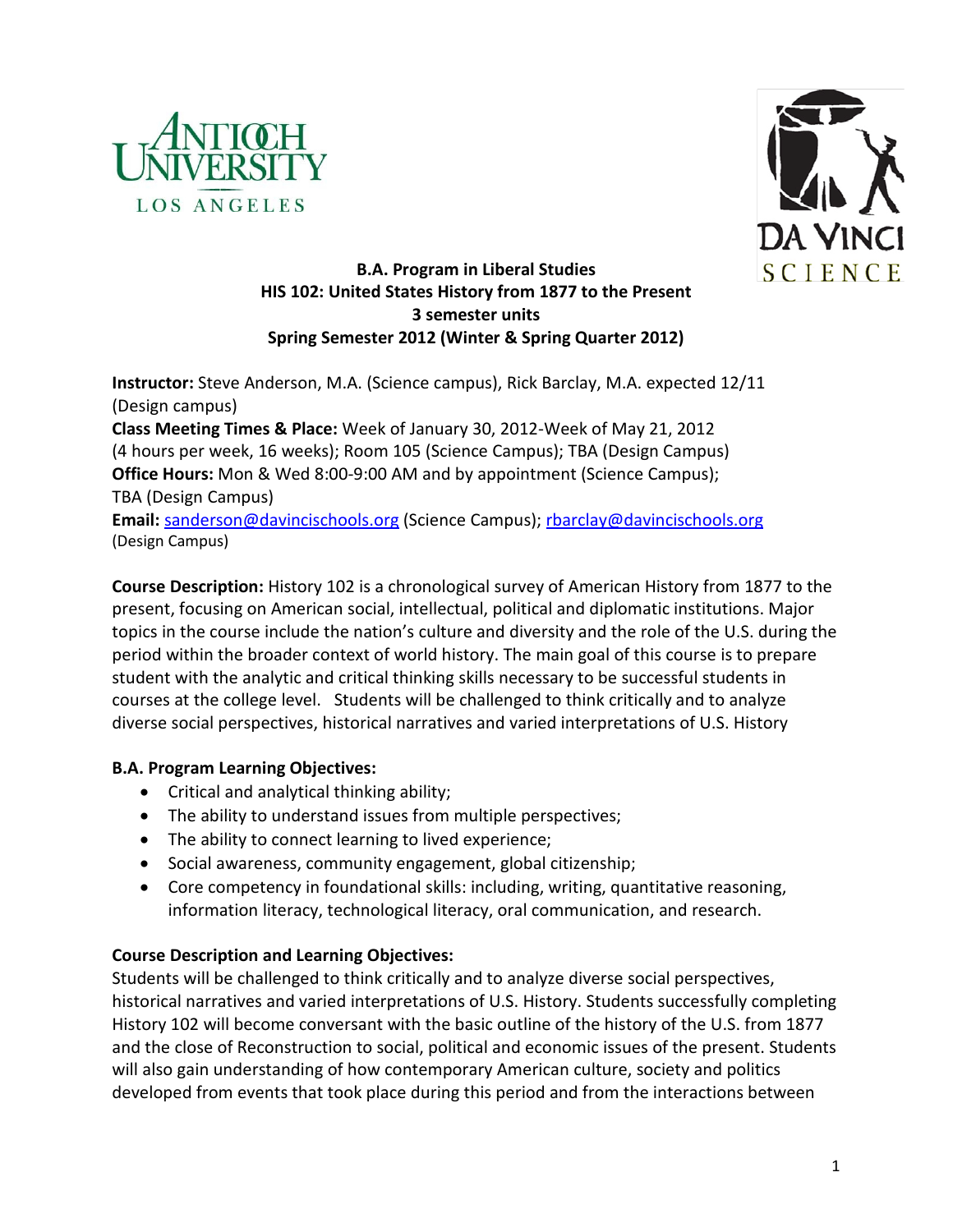various ethnic and socioeconomic groups. Students will learn how historians critically interpret and examine evidence from physical artifacts to primary documents to better understand and construct written accounts of how people lived in the past.

Specifically, students successfully completing the course will be able to:

- Identify and summarize the outline of the modern history of the U.S. from 1877 to the present.
- Define, identify context, and apply the concepts of imperialism modernization, industrialization, urbanization, progressivism, new deal, fair deal, cold war, civil rights, new conservatism, and globalization.
- Discuss and give explanations of how and why contemporary American culture, society and politics developed from the interactions between various ethnic and socioeconomic groups throughout our modern history.
- Self reflect about own perceptions and direct experiences with other ethnic and socioeconomic groups
- Describe, compare and contrast the core methods and sources historians apply to critically select, examine and interpret evidence of how people lived in the past.

# **Evaluation Criteria**

The final evaluation will address the extent to which students have met the learning objectives listed above, as demonstrated in:

• Active contributions to classroom discussion demonstrating constructive dialogue with peers

•Depth and critical perspective in papers and exams

•Development of understanding of the selected texts and analytical skill over the course of the term.

Additionally, the specific components of the course grade are constructed as follows:

- Quiz I (Open-Note) 5%
- Quiz II (Open-Note) 5%
- *A Different Mirror*/primary source Reaction Papers 15% (3 papers @ 5% each) (details & format TBA in class)
- Midterm Exam 20%
- Family Immigration Paper (details & format TBA in class) 10%
- Quiz III (Closed-Note) 5%
- Quiz IV (Closed-Note) 5%
- Personal History Paper (details & format TBA in class) 10%
- Final Exam 25%

# **Attendance Policy**

Students are expected to attend all class sessions and participate as required in the syllabus. Students missing more than 4 class sessions must make up the missed time by completing assignments per instructors direction, students missing more than 10 class sessions will not receive credit for the course. See AULA General Catalog, 2010-2012 (p. 59) for university policy.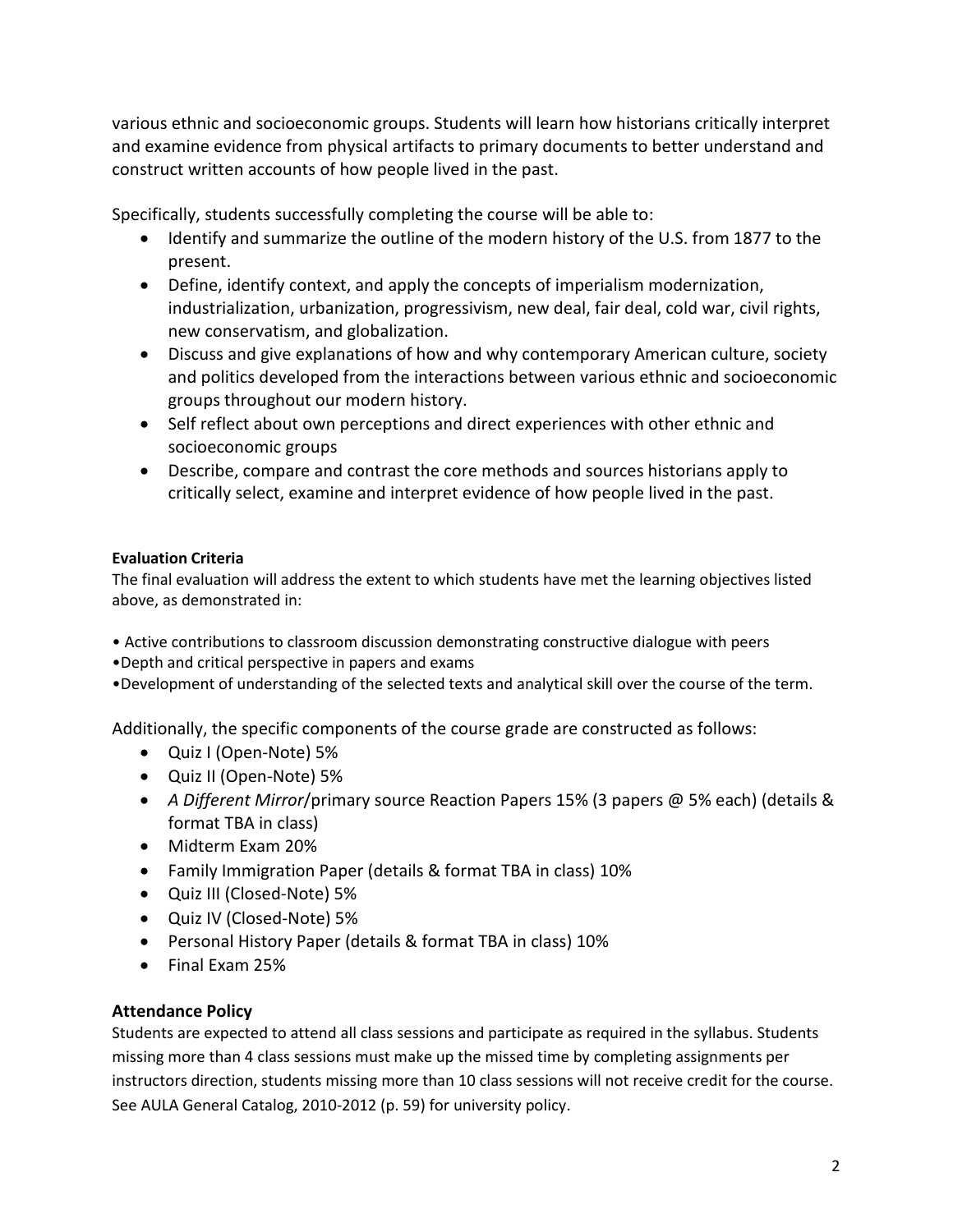### **Incomplete Policy**

Per University policy, students must complete all course work by the deadlines stated in the syllabus. If a student anticipates not being able to complete required work by the end of the term, the student may request an Incomplete from the instructor. Incompletes are awarded at the discretion of the instructor. See *AULA General Catalog, 2010-2012*, (p.63) for university policy.

### **Plagiarism Policy**

Plagiarism – that is, the intentional or unintentional borrowing of another person's ideas, images, research, or data without citation -- is a serious breach of academic integrity that results in sanctions, including dismissal from the University. Please consult Diana

Hacker's A Writer's Reference, 6th ed., pp. 344-347 for specific guidance on avoiding plagiarism while taking notes, summarizing, paraphrasing, and quoting from sources. Students committing plagiarism will be also be subject to disciplinary action from DaVinci Schools as well as from the University.

### **Student Conduct Policy**

Respectful conduct is expected of students on the campus at all times, both inside and outside the classroom. See *AULA General Catalog, 2010-2012*, (p.59 &71) for further details re: Antioch University Los Angeles policy.

### **Students with Disabilities**

Any student with a documented disability (physical, learning, or psychological) needing academic accommodations should contact the Disability Services Office (310-578-1080, ext. 441) as early in the semester as possible. All discussions will remain confidential.

#### **Required Texts:**

1. Tindall, George Brown & Shi, David Emory. (2009). *America: A Narrative History,* Volume II. New York: W. W. Norton & Company **ISBN-10:** 0393934071

2. Zinn, Howard (2005). *A People's History of the United States: 1492-present*. New York: Harper Perennial Modern Classics[. ISBN](http://en.wikipedia.org/wiki/International_Standard_Book_Number) [0-06-083865-5.](http://en.wikipedia.org/wiki/Special:BookSources/0-06-083865-5)

3. Takaki, Ronald I. (1993). *[A Different Mirror: A History of Multicultural America.](http://books.google.com/books?id=3XPbJAAACAAJ&dq=a+different+mirror&lr=&client=firefox-a)* Boston: Little, Brown and Company. 10[-ISBN 0-316-83112-3.](http://en.wikipedia.org/wiki/Special:BookSources/0316831123)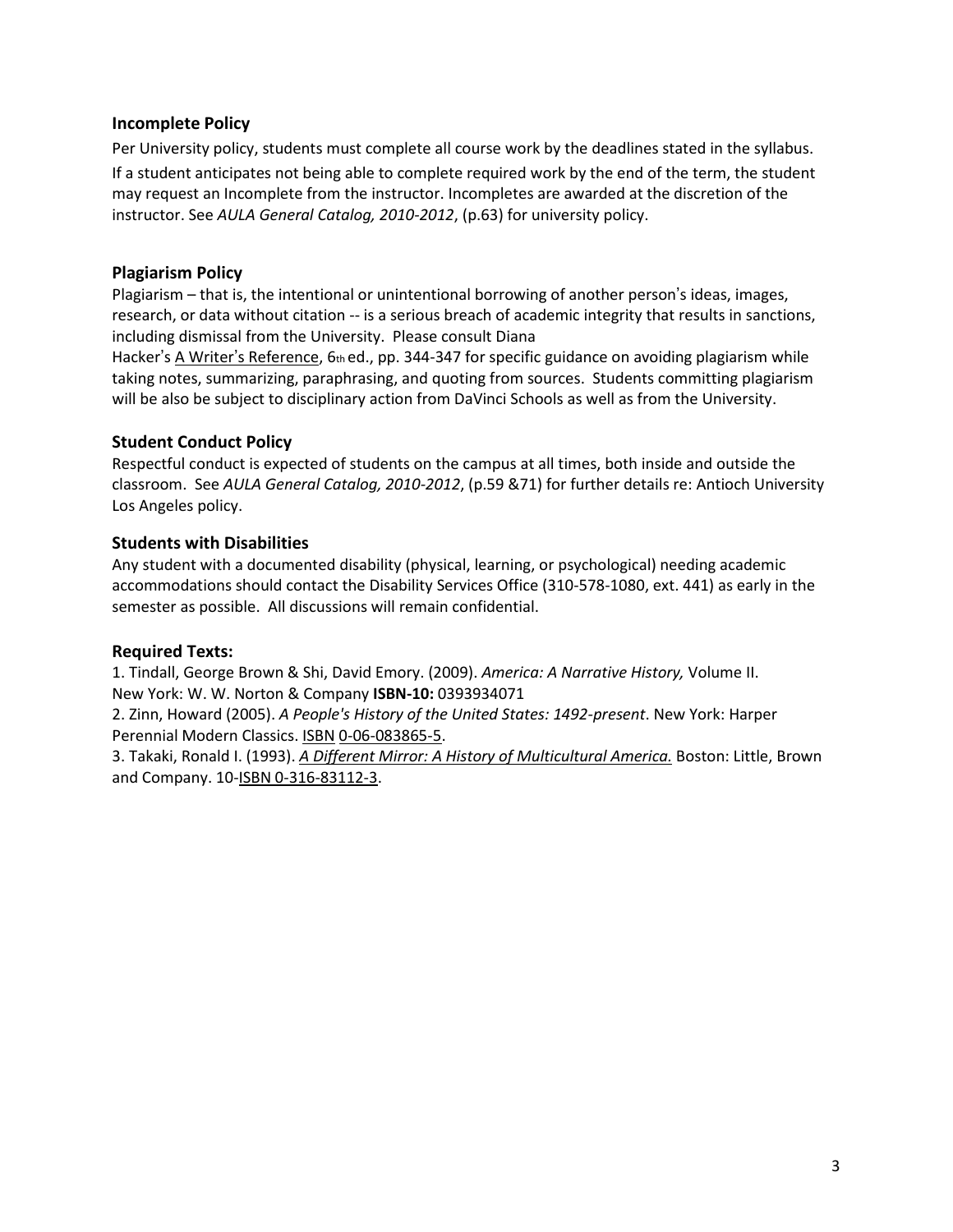## *Tentative* **Schedule, Outline of Class Discussions, Readings, Assessments & Assignments:**

#### **Week 1**

#### *Readings:*

**Tindall & Shi**: Chapter 19 ("The South & the West Transformed") & Chapter 21 ("The Emergence of Urban America") **Zinn:** Frederick Douglass' "The Meaning of the 4th of July for the Negro", p. 183 **Takaki:** Chapter 6 ("Emigrants from Erin: Ethnicity and Class within White America"

## *Topics:*

### **Course Introduction**

**Industrial America (1877-1900):** race and reconciliation in the post-Reconstruction U.S.: an unfinished revolution; the changing nature of the U.S. in the in the 19th century; the redefinition of family and gender roles; the changing nature of work in the late-19th and early-20th centuries; an overview of the U.S. in the 19th century; the changing nature of family and shifting gender roles; industrialization and a new economy; immigration.

## **Week 2**

### *Readings:*

**Tindall & Shi**: Chapter 20 ("Big Business & Organized Labor") & Chapter 22 ("Gilded Age Politics & Agrarian Revolt")

**Zinn:** Chapter 11 ("Robber Barons & Rebels")

**Takaki:** Chapter 8 ("Searching for Gold Mountain: Strangers from a Pacific Shore") & Chapter 11 ("Between 'Two Endless Days': The Continuous Journey to the Promised Land")

## *Topics:*

**Industrial America** *continued* **& The Rise of Urban America (1877-1900):** immigration *(continued);* the urbanization of the U.S, the popular culture of city and country life; the effects of industrialization & urbanization on the politics of the "Gilded Age;" the process of economic standardization & concentration; the clash between owners and workers; labor; the socialist response to industrialization.

#### **Week 3**

## *Readings:*

**Tindall & Shi**: Chapter 19 ("The South & the West Transformed") & Chapter 22 ("Gilded Age Politics & Agrarian Revolt") **Zinn:** Mary Elizabeth Lease's "Wall Street Owns the Country", p. 226 **Takaki:** Chapter 9 ("The 'Indian Question': From Reservation to Reorganization")

## *Topics:*

**Agrarian Discontent & the New West (1877-1900)**: the struggles of American farmers; the Grange and Farmer's Alliance; the rise of Populism and the Populist Party; William Jennings Bryan and "free silver"; the significance of *The Wizard of Oz*; the plight of Native Americans.

## *Assignments:*

*A Different Mirror***/primary source Reaction Paper #1 due (Immigration)**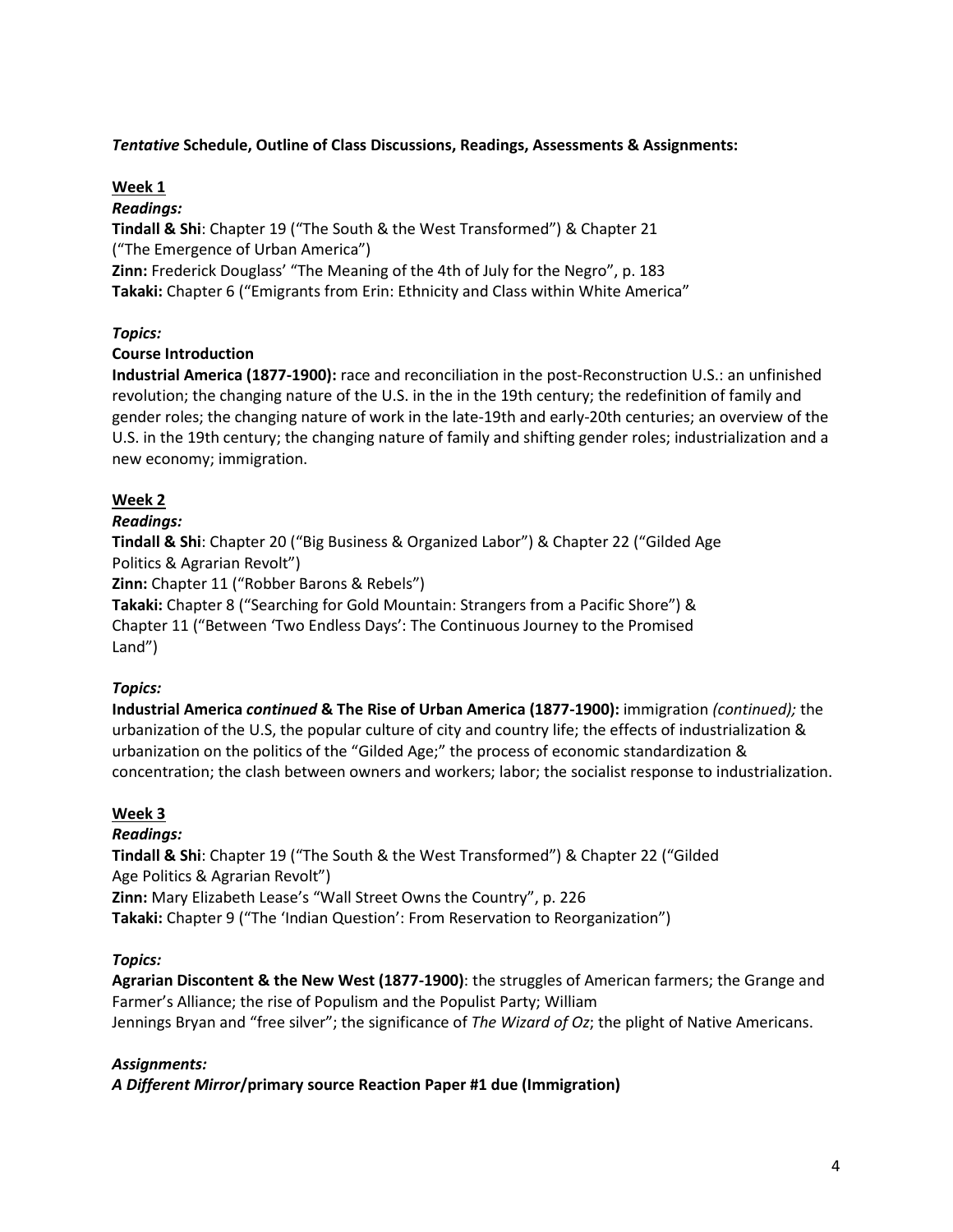**Week 4** *Assessments:* **Quiz I [Open-Note] (1877-1900)**

## *Readings:*

**Tindall & Shi**: Chapter 23 ("An American Empire") **Zinn:** Chapter 12 ("An Empire and the People")

## *Topics:*

**Empire (1898-1917):** European colonialism and imperialism; the extension of the Monroe Doctrine; the desire for overseas economic markets; the expansion of the U.S. military; the U.S. in the Caribbean; South America & Asia; the "White Man's Burden"; war with Spain, the anti-imperialism response in the U.S., the emergence of the U.S. as a world power.

## **Week 5**

*Readings:* **Tindall & Shi**: Chapter 24 ("The Progressive Era") & Chapter 25 ("America and the Great War") **Zinn:** Chapter 14 ("War is the Health of the State")

## *Topics:*

## **Progressivism at Home & Abroad: The Progressive "Movement" & The U.S. in World War I (1900-1920):** from local reform to a national "movement", the assassination of William McKinley and the rise of Theodore Roosevelt; Woodrow Wilson's "New Freedom" & "Moral Diplomacy"; the justification for U.S. entrance into WWI; the American "home front" during the Great War; civil liberties during the War; Wilson's "Fourteen Points" & the Treaty of Versailles.

## **Week 6**

*Assessments:* **Quiz II [Open-Note] (1898-1920)** *Readings:* **Tindall & Shi**: Chapter 26 ("The Modern Temper") & Chapter 27 ("Republican Resurgence and Decline") **Takaki**: Chapter 13 ("The Promised Land: Blacks in the Urban North") *Topics:* **American Politics, Society & Culture in the 1920s (1919-1932):** a "return to normalcy"; isolationism; the

"Roaring Twenties" and the rise of modernity; the expansion of a mass consumer culture; the stock market crash and economic collapse; the election of Franklin D. Roosevelt

# **Week 7**

*Readings:* **Tindall & Shi**: Chapter 28 ("New Deal America") **Zinn:** Chapter 15 ("Self Help in Hard Times")

# *Topics:*

**The Great Depression & the New Deal (1929-1941)**: causes of the economic collapse & Great Depression, FDR's New Deal; life and culture during the Great Depression; the legacy of the New Deal.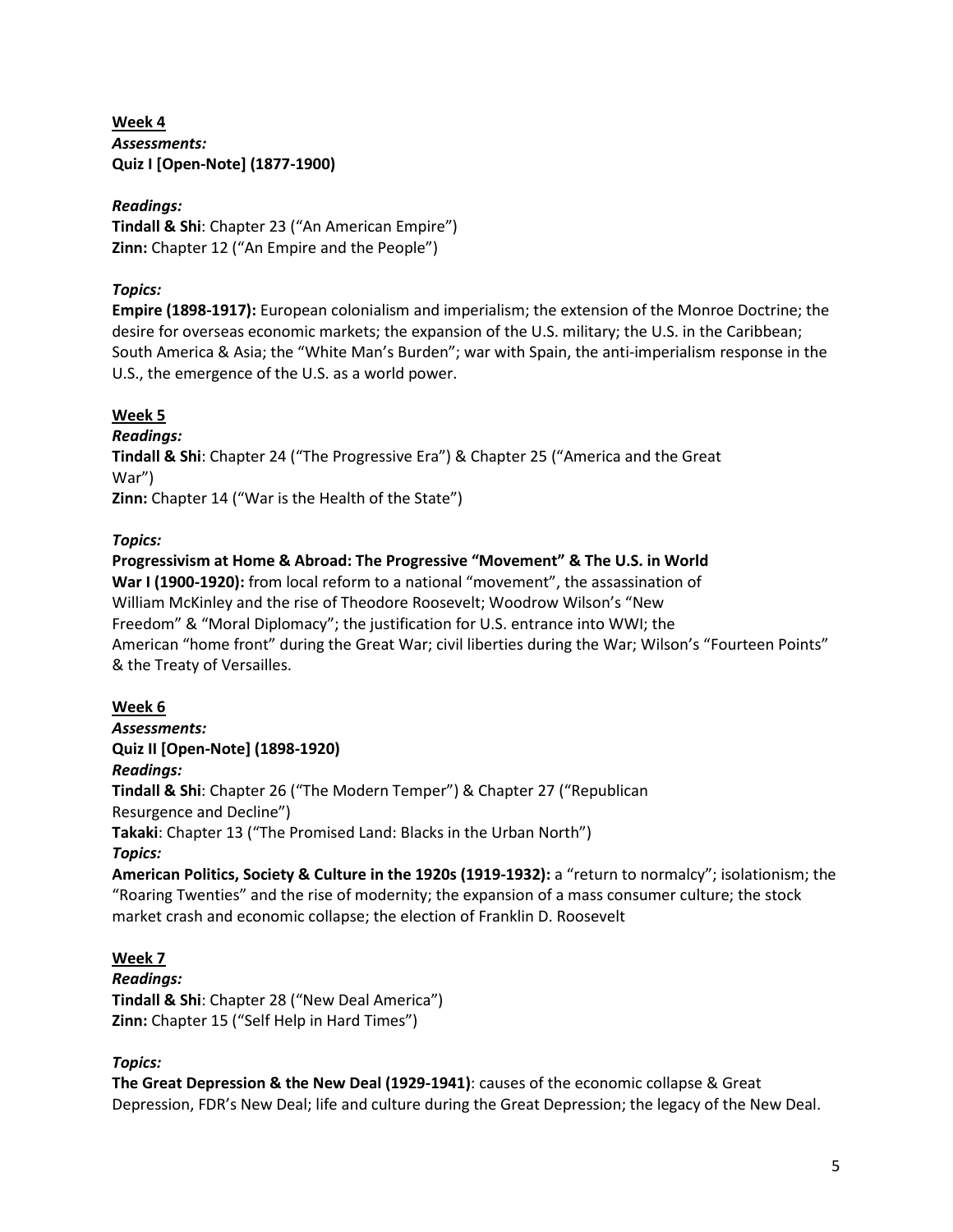### *Assignments:*

*A Different Mirror***/primary source Reaction Paper #2 due ([a] International Darwinism and the New Imperialism; [b] The Rise of a Mass Consumer Culture; or [c] "Yearning for Blackness" in Urban America)**

**Week 8** *Assessments:* **MIDTERM EXAM (1877-1941)**

## **Week 9**

*Readings:* **Tindall & Shi**: Chapter 29 ("From Isolation to Global War"), Chapter 30 ("The Second World War") & Chapter 31 ("The Fair Deal & Containment") **Zinn:** Chapter 16 ("A People's War?") **Takaki:** Chapter 12 ("El Norte: The Borderland of Chicano America")

### *Topics:*

**The Second World War (1939-1945)**: from isolation & the Neutrality Acts to Pearl Harbor & Allied victory; the home front; ethnic minorities; guest workers; women & WWII; Truman's Decision: dropping the atomic bomb on Hiroshima & Nagasaki; the beginnings of the Cold War.

### **Week 10**

#### *Readings:*

**Tindall & Shi**: Chapter 31 ("The Fair Deal & Containment") and sections TBA of Chapter 33 ("Conflict & Deadlock: The Eisenhower Years"), Chapter 34 ("New Frontiers: Politics & Social Change in the 1960s"), Chapter 35 ("Rebellion & Reaction in the 1960s & 1970s) and Chapter 37 ("Triumph & Tragedy: America at the Turn of the Century") **Zinn:** Chapter 18 ("The Impossible Victory: Vietnam")

## *Topics:*

**The Cold War (1945-1992)**: the causes & origins of the Cold War; the growing U.S.- Soviet ideological split; the Marshall Plan; iron curtain; the atomic age; NATO; the Truman Doctrine; China; Korea; Vietnam; Cuba; surrogate wars; Reagan's foreign policy; the fall of the Berlin Wall & Eastern European communism; the collapse of the Soviet Union.

*Assignments:* **Family Immigration Paper Due**

**Week 11** *Assessments:* **Quiz III [Closed-Note] (1939-1945; Cold War: 1945-1992)**

#### *Readings:*

**Tindall & Shi**: Chapter 32 ("Through the Picture Window: Society & Culture, 1945-1960") & Chapter 33 ("Conflict & Deadlock: The Eisenhower Years") **Zinn:** Chapter 17 ("Or Does It Explode?")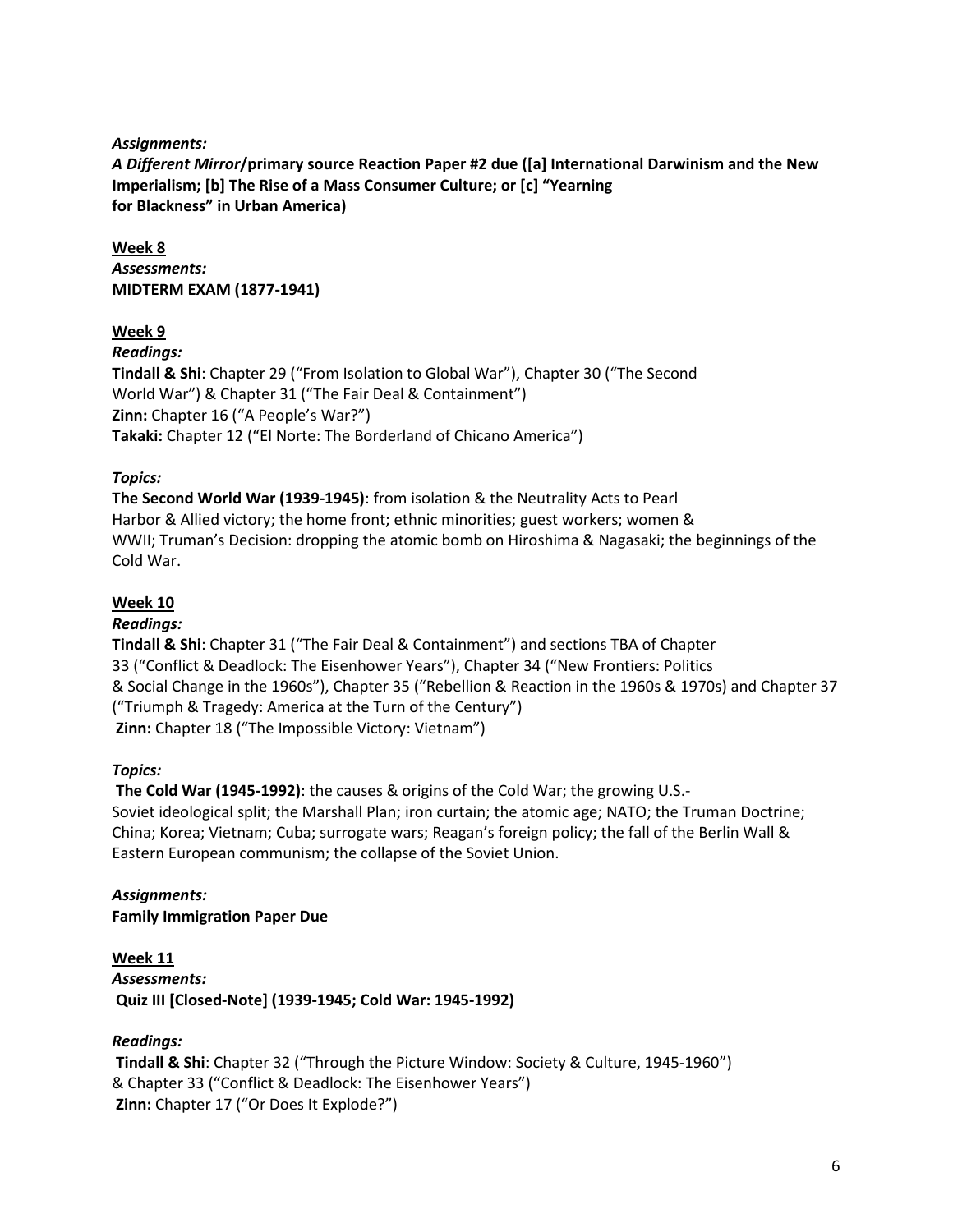## *Topics:*

**Post-War America to 1960:** McCarthyism; beatniks; the Civil Rights movement: returning black GIs, Rosa Parks, MLK and the Montgomery Bus Boycott; suburbanization and suburban culture; conformity; economic prosperity; family, gender roles and the Baby Boom; consumerism and a mass consumer culture; Marilyn Monroe.

## **Week 12**

#### *Readings:*

**Tindall & Shi**: Chapter 34 ("New Frontiers: Politics and Social Change in the 1960s") & Chapter 35 ("Rebellion & Reaction in the 1960s & 1970s") **Zinn:** Chapter 17 ("Or Does It Explode?") *continued*

### *Topics:*

**Rebellion & Reaction in the 1960s & 1970s (1960-1979):** the assassination of President John F. Kennedy; social & political protest; the anti-war movement; the student movement; Civil Rights-MLK, Malcolm X, other groups; feminism; the counterculture; Nixon & Watergate; Carter; oil crisis; economic woes.

### *Assignments:*

*A Different Mirror***/primary source Reaction Paper #3 due ([a] El Norte or [b] Culture of the 1950s & 1960s)**

**Week 13** *Assessments:* **Quiz IV [Closed-Note] (1945-1979)**

## *Readings:*

**Tindall & Shi**: Chapter 36 ("A Conservative Insurgency") & Chapter 37 ("Triumph & Tragedy: America & The Turn of the Century")

#### *Topics:*

## **The New Conservativism & Post-Cold War America: The U.S. in the 1980s & 1990s**

**(1980-2000):** economic woes to economic prosperity; the emergence of Ronald Reagan: Reaganomics & the "Reagan Revolution"; social & cultural trends of the 1980s; from George H.W. Bush to Clinton; Monica Lewinsky and the "vast right-wing conspiracy"; political polarization, globalization, foreign policy challenges

#### **Week 14**

#### *Readings:*

**Tindall & Shi**: Chapter 37 ("Triumph & Tragedy: America & the Turn of the Century") *continued Topics:*

**America at the Turn of the 21st Century (2000-2012):** the election of George W. Bush; global terrorism; September 11, 2011; the "War on Terror": wars in Iraq & Afghanistan; the Bush Doctrine, anti-war sentiment & protests; economic collapse; the election of Barack Obama; toward 2012.

#### **Week 15** *Assignment:* **Personal History Paper due**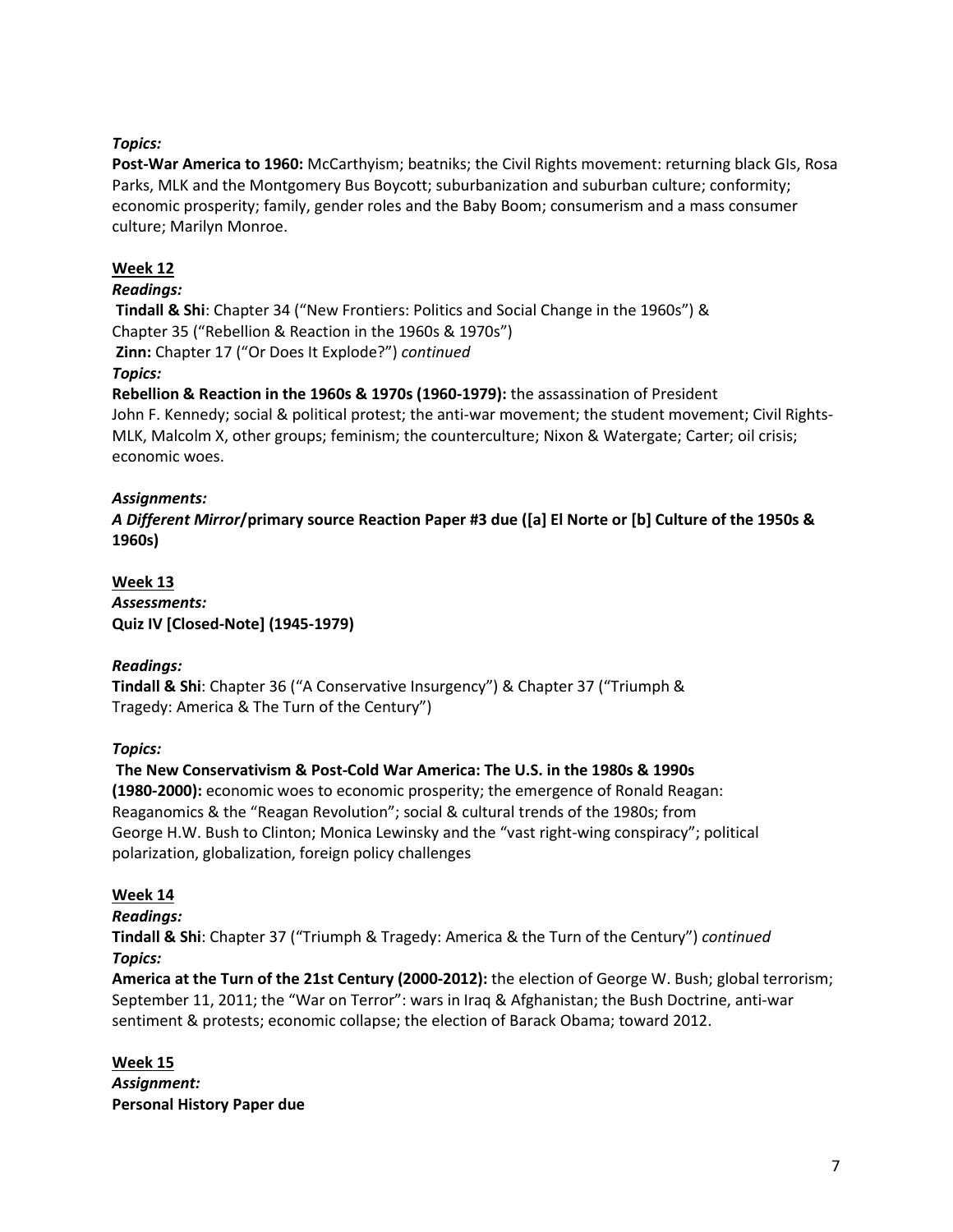*Topic:* **Review for FINAL EXAM (1877-2011)**

**Week 16** *Assignment:* **Course Evaluation** *Assessment:* **FINAL EXAM (1877-2011)**

### **Bibliography for Further Study**

#### **Reconstruction & the New South**

Ayers, Edward L., *Southern Crossing: A History of the American South, 1877-1906* (1995) Blight, David W., *Race and Reunion: The Civil War in American Memory* (2001) Foner, Eric, *America's Unfinished Revolution, 1863-1877* (1988) Perman, Michael, *Reunion without Compromise* (1973)

### **Industrial America & The Rise of Urban America**

Bodnar, John, *The Transplanted: A History of Immigrants in Urban America* (1985) Goldfield, David R., *Urban America: A History,* 2nd ed. (1989) Hofstader, Richard, *Social Darwinism in American Thought*, rev. ed. (1969) Klein, Maury, *The Genesis of Industrial America, 1870-1920* (2007) Montgomery, David, *The Fall of the House of Labor: The Workplace, The State and American Labor Activism, 1865-1925* (1987) Painter, Nell Irvin, *Standing at Armageddon: The United States, 1877-1919* (1987) Rosenzweig, Roy, *Eight Hours for What We Will: Workers and Leisure in an Industrial City, 1870-1920* (1983)

#### **Agrarian Discontent & the New West**

Goodwyn, Lawrence, *The Populist Movement: A Short History of the Agrarian Revolt in America* (1978) Kazin, Michael, *A Godly Hero: The Life of William Jennings Bryan* (2006) McMath, Robert C., Jr., *America's Populism: A Social History, 1877-1898* (1992)

#### **Empire**

LaFeber, Walter, *The American Search for Opportunity, 1865-1913* (1993) McCullough, David, *The Path Between the Seas: The Creation of the Panama Canal, 1870-1914* (1977)

#### **Progressivism at Home & Abroad**

Brands, H.W., *TR: The Last Romantic* (1997) Brands, H.W., *Woodrow Wilson* (2003) Chace, James, *1912: Wilson, Rossevelt, Taft, and Debs—The Election That Changed the Country* (2004) Chambers, John Whiteclay II, *The Tyranny of Change: America in the Progressive Era, 1890-1920,* rev. ed. (2000) Kennedy, David M., *Over Here: The First World War and American Society* (1980)

Weinberg, Steve, *Taking on the Trust: The Epic Battle of Ida Tarbell and John D. Rockefeller* (2008)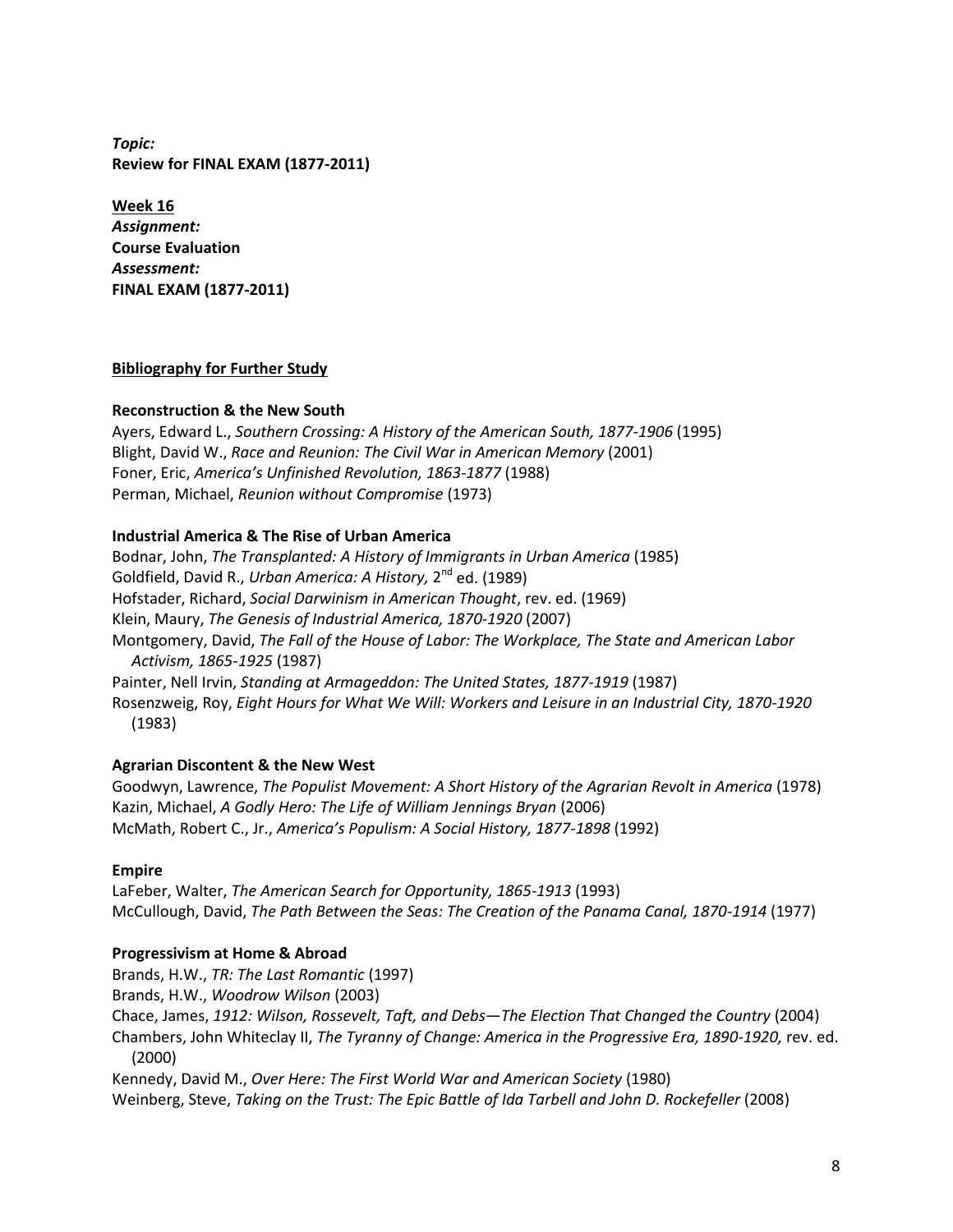#### **American Politics, Society & Culture in the 1920s**

Dumenil, Lynn, *The Modern Temper: American Culture and Society in the 1920s* (1995) Higham, John, *Strangers in the Land: Patterns of American Nativism, 1860-1925* (2002) Lemann, Niholas, *The Great Black Migration and How It Changed America* (1991) Murray, Robert K., *Red Scare: A Study in National Hysteria, 1919-1920* (1955)

#### **The Great Depression & the New Deal**

Kennedy, David M., *Freedom From Fear: The American People in Depression and War, 1929-1945* (1999) Leuchtenburg, William E., *The Perils of Prosperity, 1914-1932*, 2<sup>nd</sup> ed. (1993)

#### **The Second World War**

Dallek, Robert, *Franklin D. Roosevelt and American Foreign Policy, 1932-1945* (1979) Hartmann, Susan M., *The Home Front and Beyond: American Women in the 1940s* (1982)

#### **The Cold War**

Alperovitz, Gar, *Atomic Diplomacy: Hiroshima and Potsdam: The Use of the Atomic Bomb and American Confrontation with Soviet Power,* 2nd ed. (1994) Brands, H.W., *The Devil We Knew: Americans and the Cold War* (1993) Gaddis, John Lewis, *We Now Know: Rethinking Cold War History* (1997) McCulloch, David, *Truman* (1992) Whitfield, Stephen J., *The Culture of the Cold War*, 2<sup>nd</sup> ed. (1996)

#### **Post-War America to 1960**

Branch, Taylor, *Parting the Waters: America in the King Years, 1954-1963* (1988) Breines, Wini, *Young, White and Miserable: Growing Up Female in the Fifties* (1992) Chafe, William H., *The Unfinished Journey: American Since World War II*, 6<sup>th</sup> ed. (2006) Coontz, Stephanie, *The Way We Never Were: American Families and the Nostalgia Trap* (1992) Halberstam David, *The Fifties* (1993) Joad, Jackson, *Paradise: Book One of the Burning of Desire: A Fool in America,* 1943-2013 (2011) Light, Paul C., *Baby Boomers* (1988) Martinson, Tom, *American Dreamscape: The Pursuit of Happiness in Postwar Suburbia* (2000) Weisbrot, Robert, *Freedom Bound: A History of America's Civil Rights Movement* (1990)

#### **Rebellion & Reaction in the 1960s & 1970s**

Joad, Jackson, Alienation: Book Two of the Burning of Desire: A Fool in America, 1943-2013 (2011) Kazin, Michael, *America Divided: The Civil War of the 1960s*, 3rd ed. (2007) Rosen, Ruth, *The World Split Open: How the Modern Women's Movement Changed America,* rev. ed. (2006)

Small, Melvin, *The Presidency of Richard Nixon* (1999) Wells, Tom, *The War Within: America's Battle Over Vietnam*

#### **The New Conservativism & Post-Cold War America: The U.S. in the 1980s & 1990s**

Diggins, John Patrick, *Ronald Reagan: Fate, Freedom and the Making of History* (2007) Ehrman, John, *The Eighties: America in the Age of Reagan* (2005) Johnson, Haynes, *The Best of Times: America in the Clinton Years* (2001) Klein, Joe, *The Natural: The Misunderstood Presidency of Bill Clinton* (2002) La Feber, Walter, *Inevitable Revolutions: The United States in Central America*, 2<sup>nd</sup> ed. (1993) Patterson, James T., *Restless Giant: The United States from Watergate to Bush v. Gore* (2005)